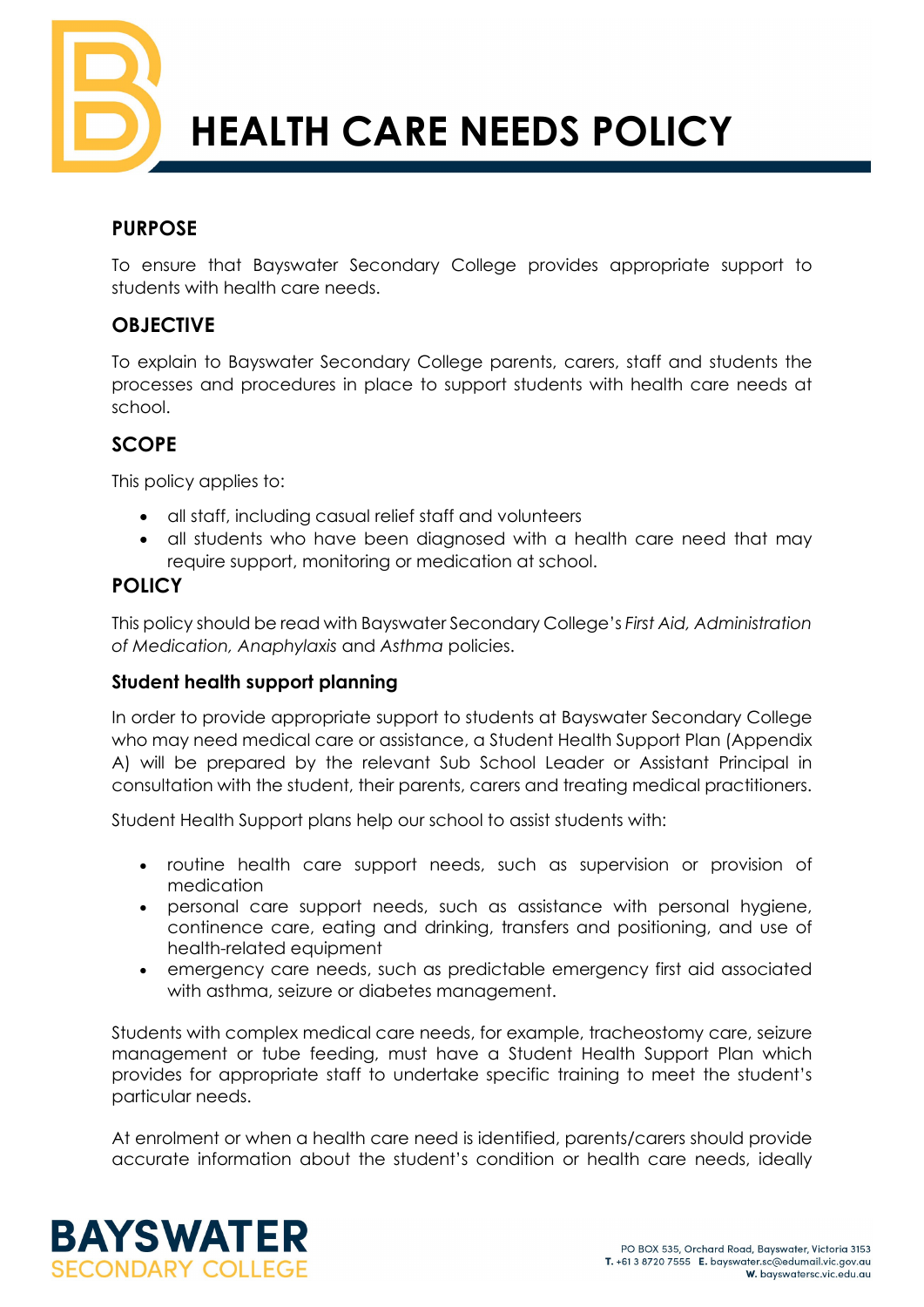documented by the student's treating medical/health care practitioner on a Medical Advice Form (or relevant equivalent) (Appendix B)

Bayswater Secondary College may invite parents and carers to attend a Student Support Group meeting to discuss the contents of a student's Health Support Plan and assistance that the student may need at school or during school activities.

Where necessary, Bayswater Secondary College may also request consent from parents and carers to consult with a student's medical practitioners, to assist in preparing the plan and ensure that appropriate staff understand the student's needs. Consultation with the student's medical practitioner will not occur without parent/carer consent unless required or authorised by law.

Student Health Support Plans will be reviewed:

- when updated information is received from the student's medical practitioner
- when the school, student or parents and carers have concerns with the support being provided to the student
- if there are changes to the support being provided to the student, or
- on an annual basis.

#### **Management of confidential medical information**

Confidential medical information provided to Bayswater Secondary College to support a student will be:

- recorded on the student's file
- shared with all relevant staff so that they are able to properly support students diagnosed with medical conditions and respond appropriately if necessary.

# **COMMUNICATION**

This policy will be communicated to our school community in the following ways:

- Included in staff induction processes and staff training
- Available publicly on our school's website
- Included in staff handbook/manual
- Discussed at staff briefings/meetings as required
- Included in transition and enrolment packs
- Discussed at parent information nights/sessions
- Emailed via Compass
- Hard copy available from school administration upon request

#### **FURTHER INFORMATION AND RESOURCES**

- the Department's Policy and Advisory Library (PAL):
	- o [Health Care Needs](https://www2.education.vic.gov.au/pal/health-care-needs/policy)
	- o [Health Support Planning Forms](https://www2.education.vic.gov.au/pal/health-care-needs/resources)
	- o [Complex Medical Care Supports](https://www2.education.vic.gov.au/pal/health-care-needs/guidance/complex-medical-care-supports)
	- o [Child and Family Violence Information Sharing Schemes](https://www2.education.vic.gov.au/pal/information-sharing-schemes/policy)
	- o [Privacy and Information Sharing](https://www2.education.vic.gov.au/pal/privacy-information-sharing/policy)